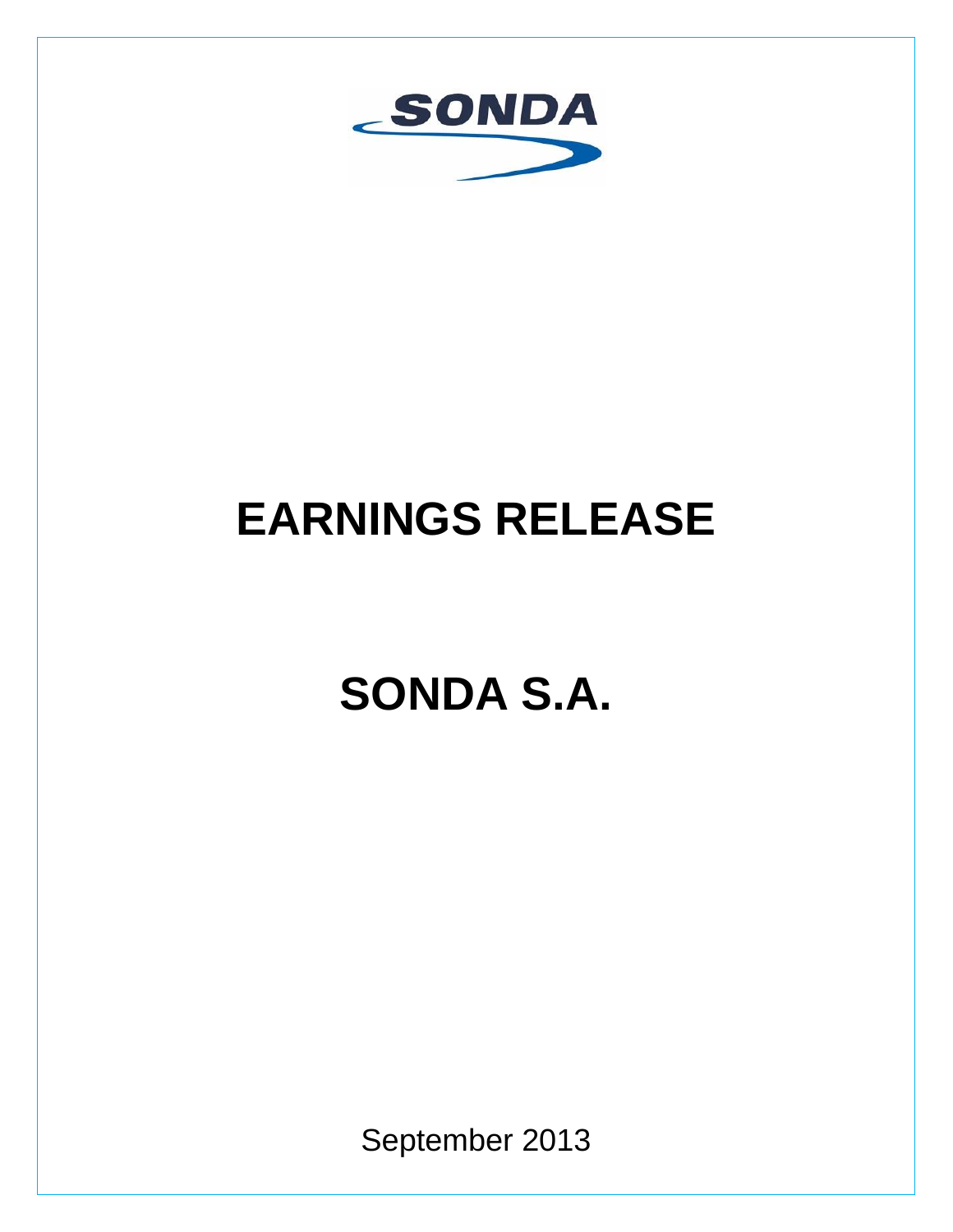

# **SUMMARY: 9M13-3Q13**

- Consolidated Revenues: **US\$973.7 million**
- ◆ Operating Income: **US\$121.1 million**
- ❖ FRITDA· **US\$ 165.5 million**
- ◆ Net Income: **US\$88.1 million**
- **EBITDA Margin: 17.0%**
- **EXEC** Margin: **9.0%**

**IR Team:**

**Andrea Guerrero F. Melissa Vargas B. Rodrigo Peña A.**

**Phone: (562) 2657-5365/11/02**

# **Earnings Release**

January 01, 2013 – September 30, 2013

SONDA S.A. (Santiago Stock Exchange: SONDA), the leading Latin American owned private-sector IT Services provider, announces its consolidated financial results for the first nine months of 2013. All figures are expressed in Chilean Pesos and have been prepared under International Financial Reporting Standards (IFRS). Conversions to US dollars stated in this report are based on the month-end exchange rate as of September 30, 2013 (1 US\$ = 504.20 Chilean Pesos).

# **1. EXECUTIVE SUMMARY**

SONDA had consolidated revenues of \$490,917 million (US\$973.7 million) for the first nine months of 2013, showing a decrease of 1.3% YoY. Operating income grew by 0.5%, to \$61,045 million (US\$121.1 million) and EBITDA reached \$83,454 million (US\$165.5 million) lower by 0.2% than 9M2012. Net income totaled \$44,428 million (US\$88.1 million), an increase of 35.4%. EBITDA margin was 17.0%, up 20bp when compared to first nine months of 2012.

Regional results:

| Region      | <b>Revenues</b>   |         | <b>EBITDA</b>     |              |
|-------------|-------------------|---------|-------------------|--------------|
|             | Ch <sub>\$M</sub> | A Y/Y   | Ch <sub>\$M</sub> | $\wedge$ Y/Y |
| Chile       | 218.641           | $-1.8%$ | 43.588            | $-6.3%$      |
| Brazil      | 162.261           | $-4.4%$ | 20,056            | $-8.6%$      |
| Mexico      | 45.709            | $+6.3%$ | 7.434             | $+5.1%$      |
| <b>OPLA</b> | 64.306            | $+3.6%$ | 12.376            | $+52.9%$     |
| Total       | 490,917           | $-1.3%$ | 83,454            | $-0.2%$      |

Highlights:

 The devaluation of Latam currencies against the Chilean Peso has had a negative effect on the translation of the foreign subsidiaries income statements from functional to reporting currency, in particular in Brazil. Indeed, excluding this effect, consolidated revenues for the first nine months of 2013 would have reached US\$1,014.9 million growing by 2.9% YoY, while EBITDA would have reached US\$170.3 million, growing by 2.7% YoY.

 Operations outside Chile generated revenues for \$272.276 million (US\$540.0 million), contributing 55.5% of consolidated revenues. The exchange rate fluctuations also had an effect on the combined results of operations outside Chile, where, revenues were down by 0.9%; without this effect, revenues would have increased by 6.5% YoY.

 For the operations outside of Chile, operating income decreased by 0.3% reaching \$26,250 million (US\$52.1 million) and EBITDA totalized \$39,866 million (US\$79.1 million) growing by 7.5% YoY. EBITDA margin was 14.6% in 9M13, up 110bp, when compared to the same period of 2012. Without the translation effects, EBITDA would have grown by 13.9%.

 For 3Q13, operations outside Chile reached a 15.0% EBITDA margin, contributing with a 50.5% of total EBITDA and 56.1% of total revenues.

 Revenues in Brazil totaled \$162,261 million (US\$321.8 million) decreasing by 4.4% YoY, EBITDA reached \$20,056 million (US\$39.8 million) lower by 8.6% YoY. Without translation effects, revenues in Brazil would have grown by 5.9% and EBITDA by 0.7% for 9M13.

 In Mexico, revenues and EBITDA reached \$45,709 million (US\$90.7) and \$7,434 million (US\$14.7) growing by 6.3% and 5.1% respectively.

 OPLA reached \$64,306 million (US\$127.5 million) in revenues, increasing by 3.6%, and EBITDA was up by +52.9% YoY. EBITDA margin reached 19.2%, 620bp higher than in the same period of last year.

 Net income attributable to the owners of the company was \$44,428 million (US\$88.1 million), reflecting an increase of 35.4% YoY.

 $\cdot$  New business closed during the first nine months of 2013 reached US\$904.0 million, decreasing by 3.2% YoY.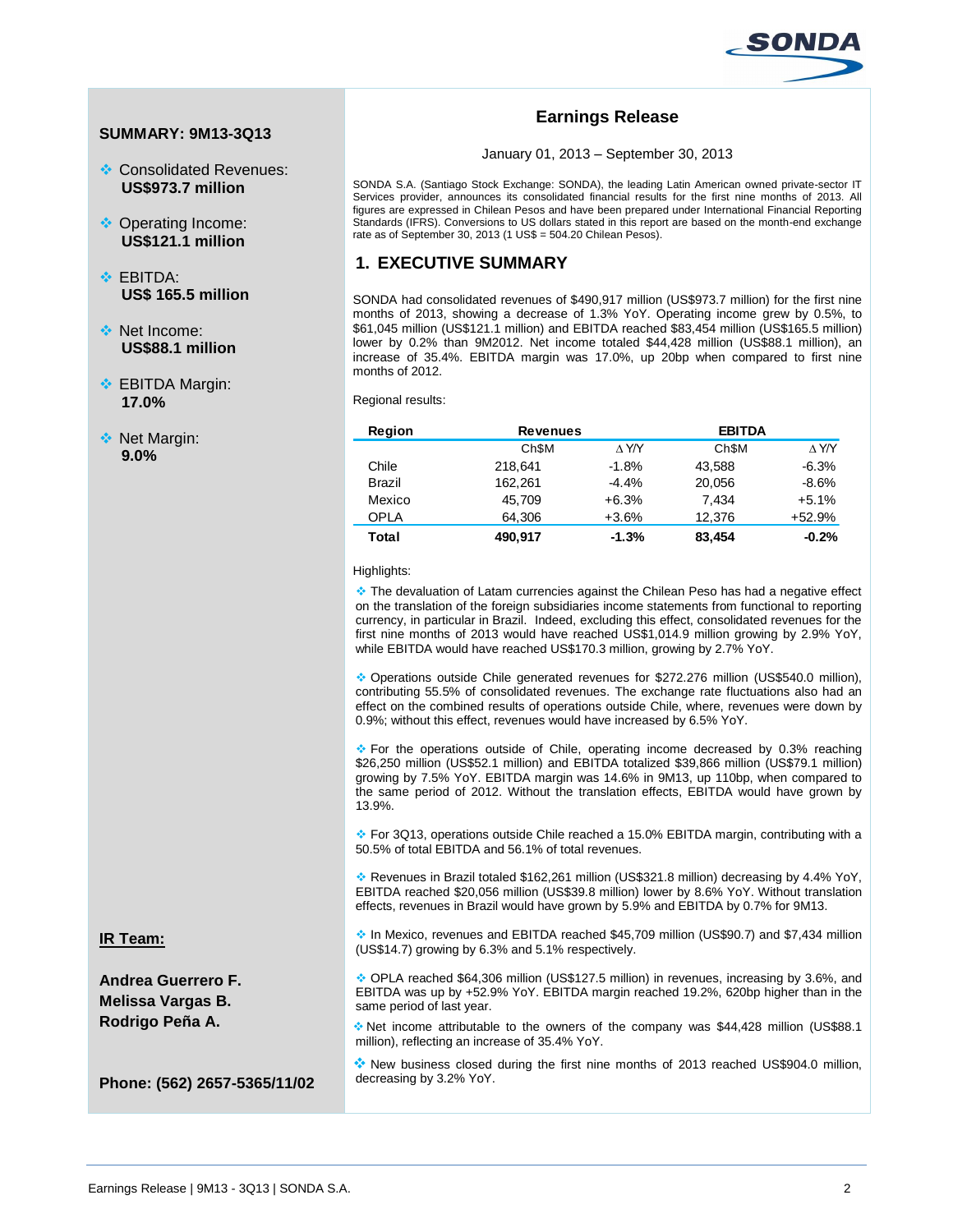

# Figure 1 – Consolidated Financial Statements

# **Consolidated Financial Statements**

**SONDA S.A.**

Millions of Ch\$ (Ch\$M)

| <b>Income Statement</b>                                          | Sep-12             | Sep-13             | Δ\$                    | Δ%                  |
|------------------------------------------------------------------|--------------------|--------------------|------------------------|---------------------|
| Revenues                                                         | 497,421            | 490,917            | (6, 504)               | $-1.3%$             |
| Cost of Sales                                                    | (391, 592)         | (386, 280)         | 5,312                  | $-1.4%$             |
| <b>Gross Profit</b>                                              | 105,830            | 104,637            | (1, 192)               | $-1.1%$             |
| <b>Administration Expenses</b>                                   | (45, 115)          | (43, 592)          | 1,522                  | $-3.4%$             |
| Operating Income <sup>(1)</sup>                                  | 60,715             | 61,045             | 330                    | 0.5%                |
| Depreciation and Amortization                                    | 22,918             | 22,410             | (509)                  | $-2.2%$             |
| EBITDA <sup>(2)</sup>                                            | 83,633             | 83,454             | (179)                  | $-0.2%$             |
| Other Income                                                     | 1,813              | 7,061              | 5,248                  | 289.6%              |
| <b>Other Expenses</b>                                            | (6,978)            | (7,634)            | (656)                  | 9.4%                |
| <b>Profit (Loss) From Operating Activities</b>                   | 55,550             | 60,472             | 4,922                  | 8.9%                |
| Financial Income                                                 | 2,174              | 5,663              | 3,489                  | 160.5%              |
| <b>Financial Expenses</b>                                        | (8,645)            | (5,231)            | 3,414                  | $-39.5%$            |
| Share of Profit (Loss) of Associates                             | 548                | 191                | (357)                  | $-65.2%$            |
| Foreign Exchange Differences                                     | (524)              | 185                | 709                    | $-135.2%$           |
| Income (Loss) for Indexed Assets and Liabilities                 | (660)              | 266                | 925                    | $-140.3%$           |
| <b>Net Income Before Taxes</b>                                   | 48,443             | 61,545             | 13,102                 | 27.0%               |
| Income Tax Expense                                               | (13, 108)          | (15, 192)          | (2,084)                | 15.9%               |
| <b>Net Income from Continuing Operations</b>                     | 35,335             | 46,353             | 11,018                 | 31.2%               |
| Net Income Attributable to Minority Interest                     | 2,517              | 1,925              | (592)                  | $-23.5%$            |
| Net Income Attributable to Owners of the Company                 | 32,818             | 44,428             | 11,610                 | 35.4%               |
|                                                                  |                    |                    |                        |                     |
|                                                                  |                    |                    |                        |                     |
| <b>Balance Sheet</b>                                             | <b>Dec-12</b>      | Sep-13             | Δ\$                    | Δ%                  |
| Cash and Cash Equivalents                                        | 61,310             | 162,314            | 101,004                | 164.7%              |
| Other Current Financial Assets                                   | 4,504              | 2,529              | (1, 975)               | $-43.9%$            |
| Trade Accounts Receivable and Other Receivables, Net             | 158,699            | 136,537            | (22, 162)              | $-14.0%$            |
| Accounts Receivable from Related Companies                       | 14,623             | 4,961              | (9,662)                | $-66.1%$            |
| Inventories                                                      | 28,036             | 31,890             | 3,854                  | 13.7%               |
| <b>Other Current Assets</b>                                      | 36,797             | 42,770             | 5,973                  | 16.2%               |
| <b>Current Assets</b>                                            | 303,968            | 381,000            | 77,032                 | 25.3%               |
|                                                                  |                    |                    |                        |                     |
| Intangibles Assets and Goodwill                                  | 235,879            | 229,075            | (6, 804)               | $-2.9%$             |
| Property, Plant and Equipment, Net                               | 89,113             | 92,723             | 3,610                  | 4.1%                |
| <b>Other Non-currents Assets</b><br><b>Non-current Assets</b>    | 64,549<br>389,542  | 39,332<br>361,130  | (25, 218)<br>(28, 411) | $-39.1%$<br>$-7.3%$ |
|                                                                  |                    |                    |                        |                     |
| <b>Assets</b>                                                    | 693,509            | 742,130            | 48,621                 | 7.0%                |
| <b>Other Current Financial Liabilities</b>                       | 21,709             | 23,500             | 1,790                  | 8.2%                |
|                                                                  |                    |                    |                        |                     |
| <b>Other Liabilities</b><br><b>Current Liabilities</b>           | 146,836<br>168,545 | 145,099<br>168,599 | (1,737)<br>53          | $-1.2%$<br>0.0%     |
|                                                                  |                    |                    |                        |                     |
| Other Non-current Financial Liabilities                          | 83,814             | 78,488             | (5, 326)               | $-6.4%$<br>$-28.5%$ |
| Other Liabilities, Non-Current<br><b>Non-current Liabilities</b> | 42,642<br>126,456  | 30,502<br>108,990  | (12, 140)<br>(17, 466) | -13.8%              |
| <b>Liabilities</b>                                               | 295,001            | 277,589            | (17, 412)              | $-5.9%$             |
| Minority Interest                                                | 4,737              | 4,946              | 209                    | 4.4%                |
| Total Shareholders' Equity Attributable to Owners of the Company | 393,771            | 459,595            | 65,824                 | <b>16.7%</b>        |

 $(1)$  Operating Income = Gross Profit – Administration Expenses

 $(2)$  EBITDA = Operating Income + Depreciation and Amortization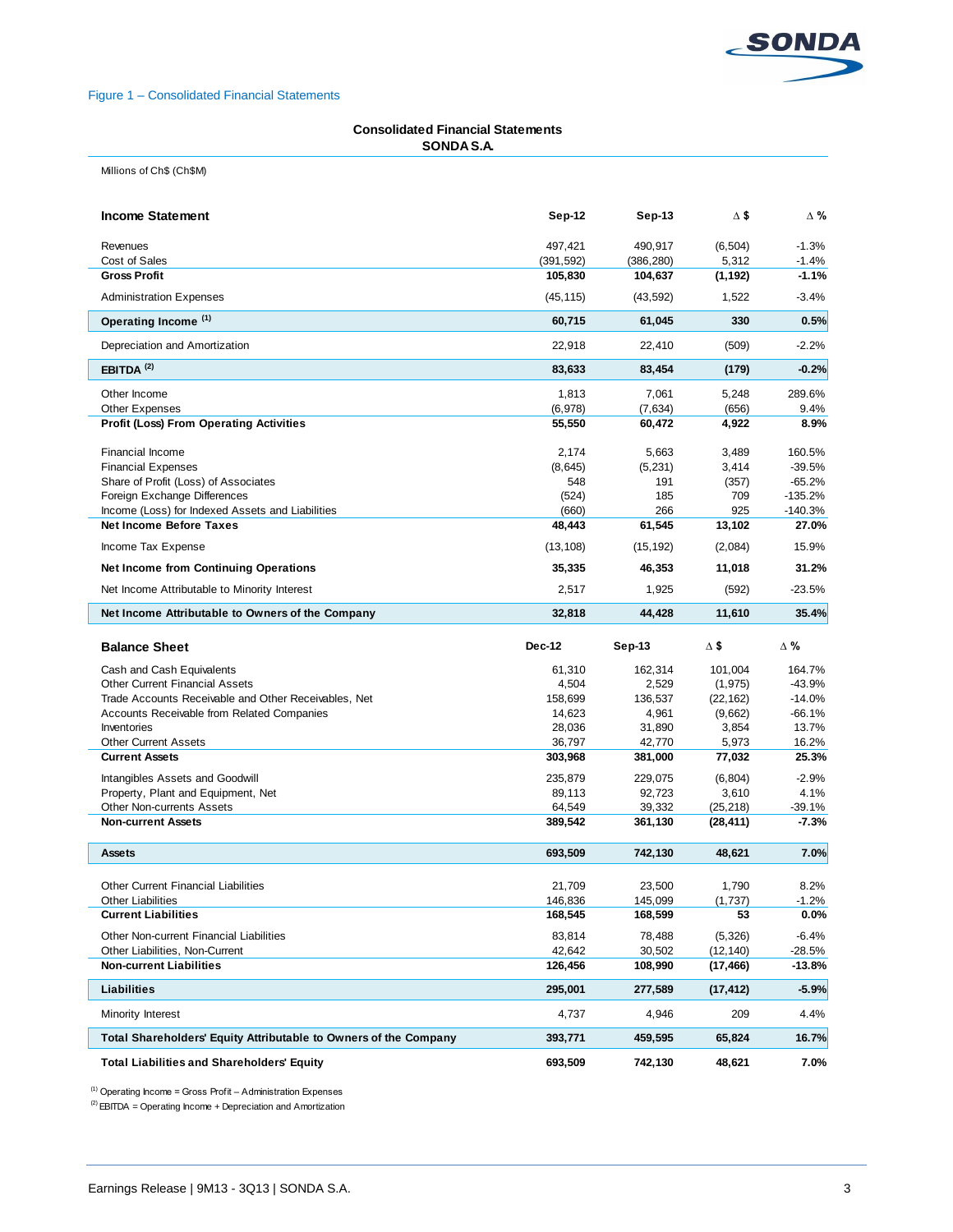

# **MANAGEMENT DISCUSSION AND ANALYSIS ON 9M13 AND 3Q13 CONSOLIDATED RESULTS**

# **I. Consolidated Results for 9M13**

#### **Revenues**

Consolidated revenues reached \$490,917 million (US\$973.7 million) for the first nine months of 2013, lower by 1.3% YoY (\$6,504 million / US\$12.9 million).

The devaluation of Latam currencies against the Chilean Peso has had a negative effect on the translation of the foreign subsidiaries income statements from functional to reporting currency, in particular in Brazil. Indeed, excluding this effect, consolidated revenues for the first nine months of 2013 would have reached US\$1,014.9 million growing by 2.9% YoY.

Main variations in the period were the following:

- +1.1% rise (+\$2,965 million / +US\$5.9 million) in revenues from IT Services business, totaling \$268,674 million (US\$532.9 million), as a result of new contracts and projects, mostly in OPLA and Mexico. Excluding the effect of exchange rate fluctuations, consolidated IT Services revenues would have grown by 6.1% YoY.
- Application business revenues declined by 5.5% (-\$2,286 million / -US\$4.5 million), to \$39,341 million (US\$78.0 million), mainly due to lower revenues from the Brazilian operations. Excluding the effect of exchange rate fluctuations, consolidated Application business revenues would have grown by 1.3% YoY.
- Decrease of 3.8% (-\$7,184 million / -US\$14.2 million) in Platforms business, reaching \$182,902 million (US\$362.8 million). Excluding the effect of exchange rate fluctuations, consolidated Platforms business revenues would have fallen by 1.3% YoY.

Regarding the revenue breakdown by business line, IT Services contributed 54.7% of consolidated revenues, Applications 8.0% and Platforms the remaining 37.3%.

| $Sep-12$ | $Sep-13$          | Δ\$      | $\Delta$ % |
|----------|-------------------|----------|------------|
| Ch\$M    | Ch <sub>\$M</sub> |          |            |
| 190,086  | 182,902           | (7, 184) | $-3.8%$    |
| 265,709  | 268,674           | 2,965    | 1.1%       |
| 41,627   | 39,341            | (2, 286) | $-5.5%$    |
| 497,421  | 490,917           | (6, 504) | $-1.3%$    |
|          |                   |          |            |
| 38.2%    | 37.3%             |          |            |
| 53.4%    | 54.7%             |          |            |
| 8.4%     | 8.0%              |          |            |
| 100.0%   | 100.0%            |          |            |
|          |                   |          |            |

# **Cost of Sales and Selling, General and Administrative Expenses**

Cost of sales totaled \$386,280 million (US\$766.1 million) for 9M13, showing a decrease of 1.4% YoY, slightly higher than the decrease in revenues.

Administration expenses reached \$43,592 million (US\$86.5 million), 3.4% lower than the same period of last.

Figure 2 – Consolidated Revenues by Business Line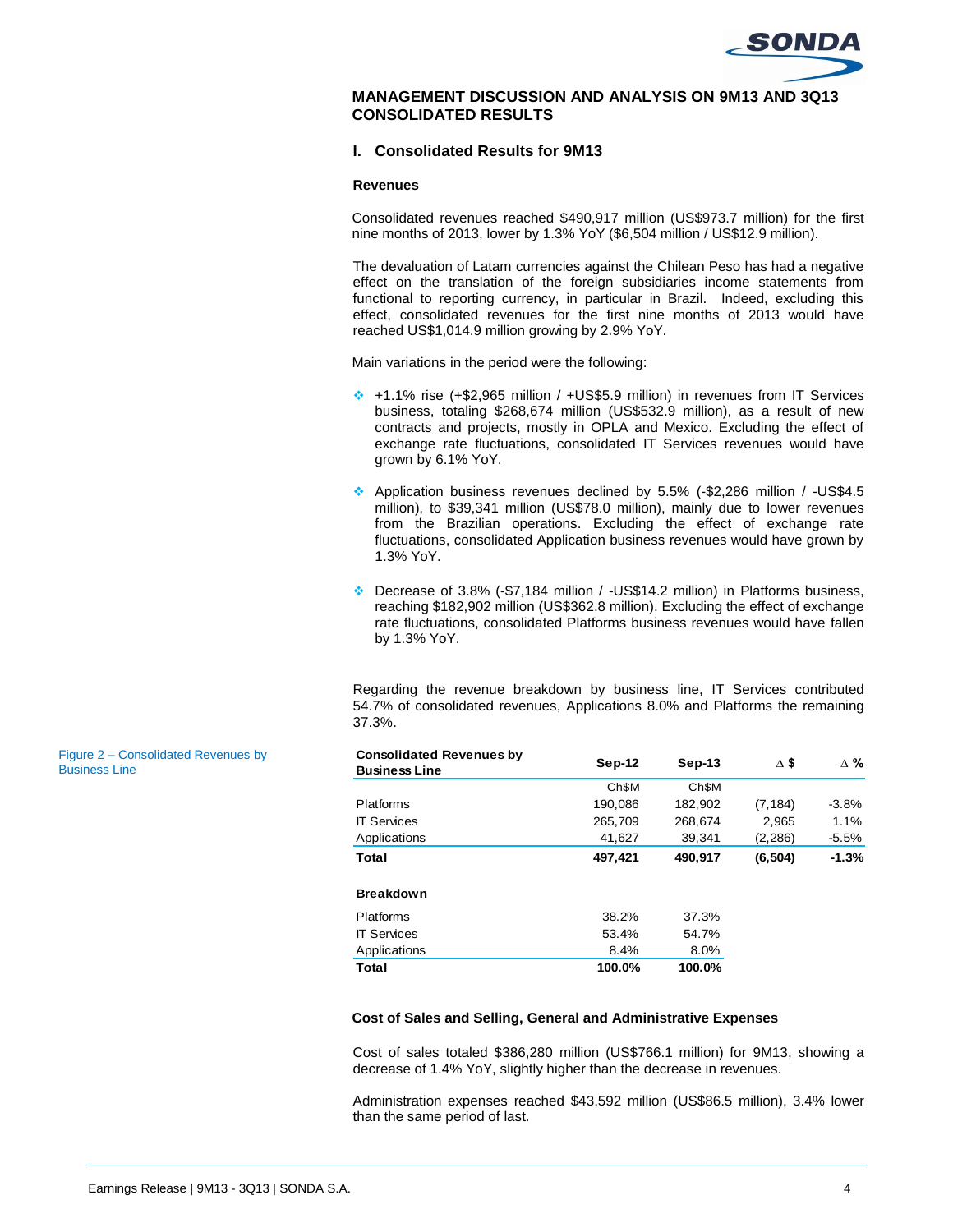

#### Figure 3 – Income Statement

| <b>Summary of Consolidated Income</b><br><b>Statement</b> | Sep-12            | $Sep-13$          | Δ\$      | $\wedge$ % |
|-----------------------------------------------------------|-------------------|-------------------|----------|------------|
|                                                           | Ch <sub>\$M</sub> | Ch <sub>\$M</sub> |          |            |
| Revenues                                                  | 497,421           | 490,917           | (6, 504) | $-1.3%$    |
| Cost of Sales                                             | (391,592)         | (386, 280)        | 5,312    | $-1.4%$    |
| <b>Gross Profit</b>                                       | 105,830           | 104,637           | (1, 192) | $-1.1%$    |
| <b>Administration Expenses</b>                            | (45, 115)         | (43, 592)         | 1,522    | $-3.4%$    |
| Operating Income <sup>(1)</sup>                           | 60,715            | 61,045            | 330      | 0.5%       |
| EBITDA $(2)$                                              | 83,633            | 83,454            | (179)    | $-0.2%$    |
| Net Income Attributable to Owners                         | 32,818            | 44.428            | 11.610   | 35.4%      |
| <b>Financial Ratios</b>                                   |                   |                   |          |            |
| Gross Margin                                              | 21.3%             | 21.3%             |          |            |
| <b>Operating Margin</b>                                   | 12.2%             | 12.4%             |          |            |
| <b>EBITDA Margin</b>                                      | 16.8%             | 17.0%             |          |            |
| Net Margin                                                | 6.6%              | $9.0\%$           |          |            |

(1) Operating Income: Gross Profit – Administration Expenses

(2) EBITDA: Operating Income + Depreciation and Amortization

#### **Operating Income and Ebitda**

Operating income amounted to \$61,045 million (US\$121.1 million), increasing 0.5% YoY. Gross margin as a percentage of revenues totaled 21.3% in line with 9M12, and operating margin was 12.4%, improving by 20bp with respect to 9M12.

EBITDA totaled \$83,454 million (US\$165.5 million), decreasing by 0.2% YoY, while EBITDA margin reached 17.0%, growing by 20bp over the same period of last year.

Devaluation of LatAm currencies against the Chilean Peso negatively affected the translation of the results to the reporting currency and thus operating income and EBITDA. Excluding the effect of exchange rate fluctuations, operating income would have reached US\$124.2 million, growing by 3.2% YoY, while EBITDA would have reached US\$170.3 million, growing by 2.7% YoY.

#### **Other Comprehensive Income (Excluding Administration Expenses)**

Total other comprehensive income, excluding administration expenses, moved from a loss of \$12,272 million (US\$24.3 million) in September, 2012, to a positive \$500 million (US\$1.0 million) in September 2013. This was mainly due to an increase in other revenues (\$5,428 million / US\$10.4 million) caused by the sale of a minority stake in the non-controlled associate Payroll, which generated a posttax gain of \$4,559 million (US\$9.0 million). In addition, financial income increased by \$3,489 million (US\$6.9 million) while, financial expenses decreased by \$3,414 million (US\$6.8 million).

#### **Net Income**

Net income attributable to the owners of the company, totaled \$44,428 million (US\$88.1 million) in 9M13, reflecting an increase of 35.4% YoY. Without the effect of the Payroll divestment, net income attributable to the owners of the company would have grown by 21.5% compared to the same period of last year.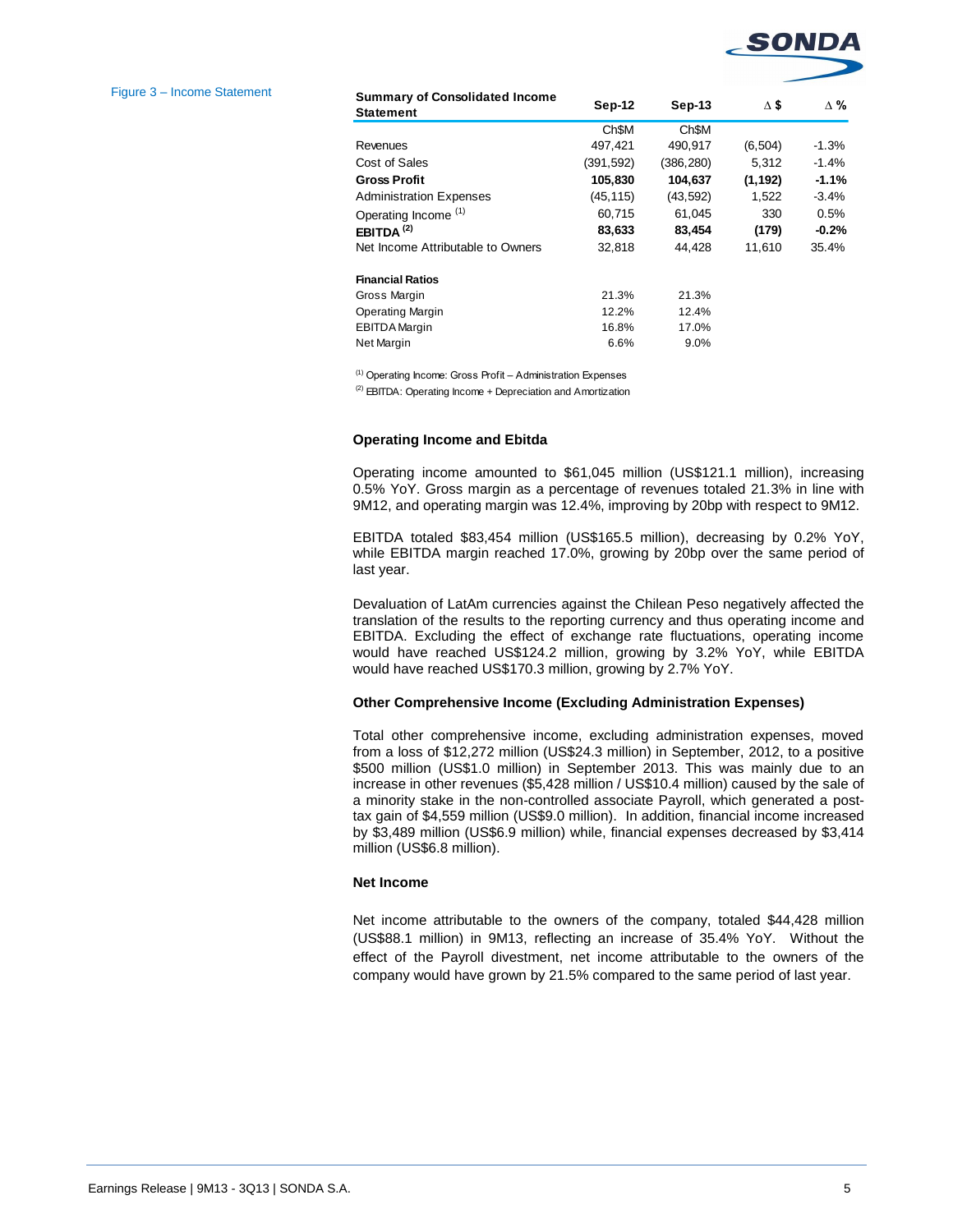

# **II. Consolidated Results for the Third Quarter of 2013 (3Q13)**

#### **Revenues**

Consolidated revenues reached \$167,123 million (US\$331.5 million) in 3Q13, down 0.7% YoY.

The devaluation of Latam currencies against the Chilean Peso has had a negative effect on the translation of the foreign subsidiaries income statements from functional to reporting currency, in particular in Brazil. Indeed, excluding this effect, consolidated revenues would have reached US\$336.0 million growing by 0.7% YoY.

Main variations in the period were the following:

- Larger revenues from IT Services business (+0.4% YoY), totaling \$88,596 million (US\$175.7 million), driven by 9.0% increase in outsourcing revenues (+\$3,659 million / +US\$7.3 million), to \$44.329 million (US\$87.9 million). Excluding the effect of exchange rate fluctuations, consolidated IT Services revenues would have grown by 2.9% YoY.
- Applications business with total revenues down 18.8% YoY (-\$2,816 million / US\$5.6 million), totaling \$12,158 million (US\$24.1 million), due to a decrease in development and maintenance services by 27.2% (+\$1,968 million / US\$3.9 million), totaling \$5,263 million (US\$10.4 million). Excluding the effect of exchange rate fluctuations, consolidated Application business revenues would have fallen by 14.8% YoY.
- Platforms business revenues were up by 2.0% YoY (\$1,309 million / US\$2.6 million) reaching \$66,368 million (US\$131.6 million), principally as a result of 7.2% higher sales of HW Platforms (\$3,448 million / US\$6.8 million), reaching \$51,117 million (US\$101.4 million). Excluding the effect of exchange rate fluctuations, consolidated Platforms business revenues would have grown by 1.3% YoY.

In terms of revenue breakdown by business line, IT Services contributed 53.0% of consolidated revenues during the third quarter of 2013, while Applications and Platforms represented 7.3% and 39.7% respectively.

| <b>Consolidated Revenues by</b><br><b>Business Line</b> | <b>3Q12</b> | <b>3Q13</b>       | Δ\$      | $\Delta \%$ |
|---------------------------------------------------------|-------------|-------------------|----------|-------------|
|                                                         | Ch\$M       | Ch <sub>\$M</sub> |          |             |
| <b>Platforms</b>                                        | 65,059      | 66,368            | 1,309    | 2.0%        |
| <b>IT Services</b>                                      | 88,225      | 88,596            | 372      | 0.4%        |
| Applications                                            | 14,975      | 12,158            | (2,816)  | $-18.8%$    |
| Total                                                   | 168,258     | 167,123           | (1, 135) | $-0.7%$     |
| <b>Breakdown</b>                                        |             |                   |          |             |
| <b>Platforms</b>                                        | 38.7%       | 39.7%             |          |             |
| <b>IT Services</b>                                      | 52.4%       | 53.0%             |          |             |
| Applications                                            | 8.9%        | 7.3%              |          |             |
| Total                                                   | 100.0%      | 100.0%            |          |             |

### **Cost of Sales and Selling, General and Administration Expenses**

Cost of sales amounted \$132,903 million (US\$263.6 million) for 3Q13, up 0.5% YoY.

Administration expenses totaled \$14,176 million (US\$28.1 million), decreasing by 5.3% YoY.

Figure 4 – Consolidated Revenues by Business Line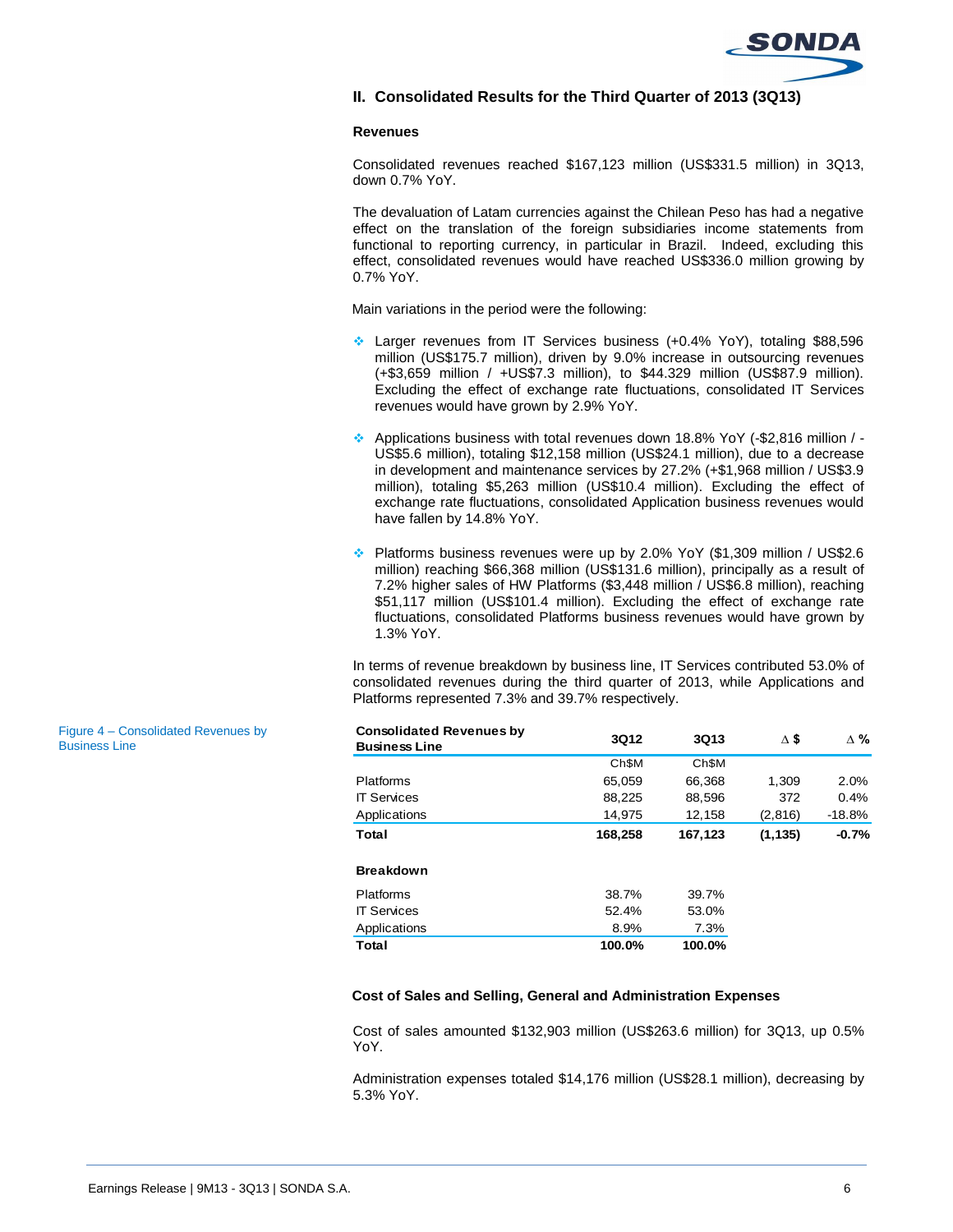

## **Operating Income and EBITDA**

Operating income reached \$20,044 million (US\$39.8 million / -4.6% YoY). Gross margin as a percentage of revenues reached 20.5%, while operating margin was 12.0%.

EBITDA amounted to \$27,884 million (US\$55.3 million / -3.4% YoY) for 3Q13 and the EBITDA margin reached 16.7% for the period.

Devaluation of LatAm currencies against the Chilean Peso negatively affected the translation of the results to the reporting currency and thus operating income and EBITDA. Excluding the effect of exchange rate fluctuations, operating income would have reached US\$40.2 million, decreasing by 3.5% YoY, while EBITDA would have reached US\$56.0 million, down by 2.2% YoY.

| <b>Summary of Consolidated Income</b><br><b>Statement</b> | 3Q12              | 3Q13              | Δ\$      | $\Delta$ % |
|-----------------------------------------------------------|-------------------|-------------------|----------|------------|
|                                                           | Ch <sub>\$M</sub> | Ch <sub>\$M</sub> |          |            |
| Revenues                                                  | 168,258           | 167,123           | (1, 135) | $-0.7\%$   |
| Cost of Sales                                             | (132, 273)        | (132, 903)        | (631)    | 0.5%       |
| <b>Gross Profit</b>                                       | 35,985            | 34,219            | (1,766)  | $-4.9%$    |
| <b>Administration Expenses</b>                            | (14, 971)         | (14, 176)         | 796      | $-5.3%$    |
| Operating Income <sup>(1)</sup>                           | 21.014            | 20.044            | (971)    | $-4.6%$    |
| EBITDA <sup>(2)</sup>                                     | 28,857            | 27,884            | (973)    | $-3.4%$    |
| Net Income Attributable to Owners                         | 8,693             | 12,053            | 3,359    | 38.6%      |
| <b>Financial Ratios</b>                                   |                   |                   |          |            |
| Gross Margin                                              | 21.4%             | 20.5%             |          |            |
| <b>Operating Margin</b>                                   | 12.5%             | 12.0%             |          |            |
| <b>EBITDA</b> Margin                                      | 17.2%             | 16.7%             |          |            |
| <b>Net Margin</b>                                         | 5.2%              | 7.2%              |          |            |

 $(1)$  Operating Income: Gross Profit – Administration Expenses

(2) EBITDA: Operating Income + Depreciation and Amortization

#### **Other Comprehensive Income (Excluding Administration Expenses)**

Total other comprehensive income, excluding administration expenses, moved from a loss of \$7,560 million (-US\$15.0 million) in 3Q12 to a loss of \$4,518 million (US\$9.0 million) in 3Q13. The variation was mainly due to a decrease in financial expenses by \$1,803 million (US\$ 3.6 million / -53.5%) and an increase in financial income of \$1,029 million (US\$2.0 million).

#### **Net Income**

Net income attributable to the owners of the Company amounted to \$12,053 million (US\$23.9 million) for 3Q13, up 38.6% YoY.

Figure 5 – Income Statement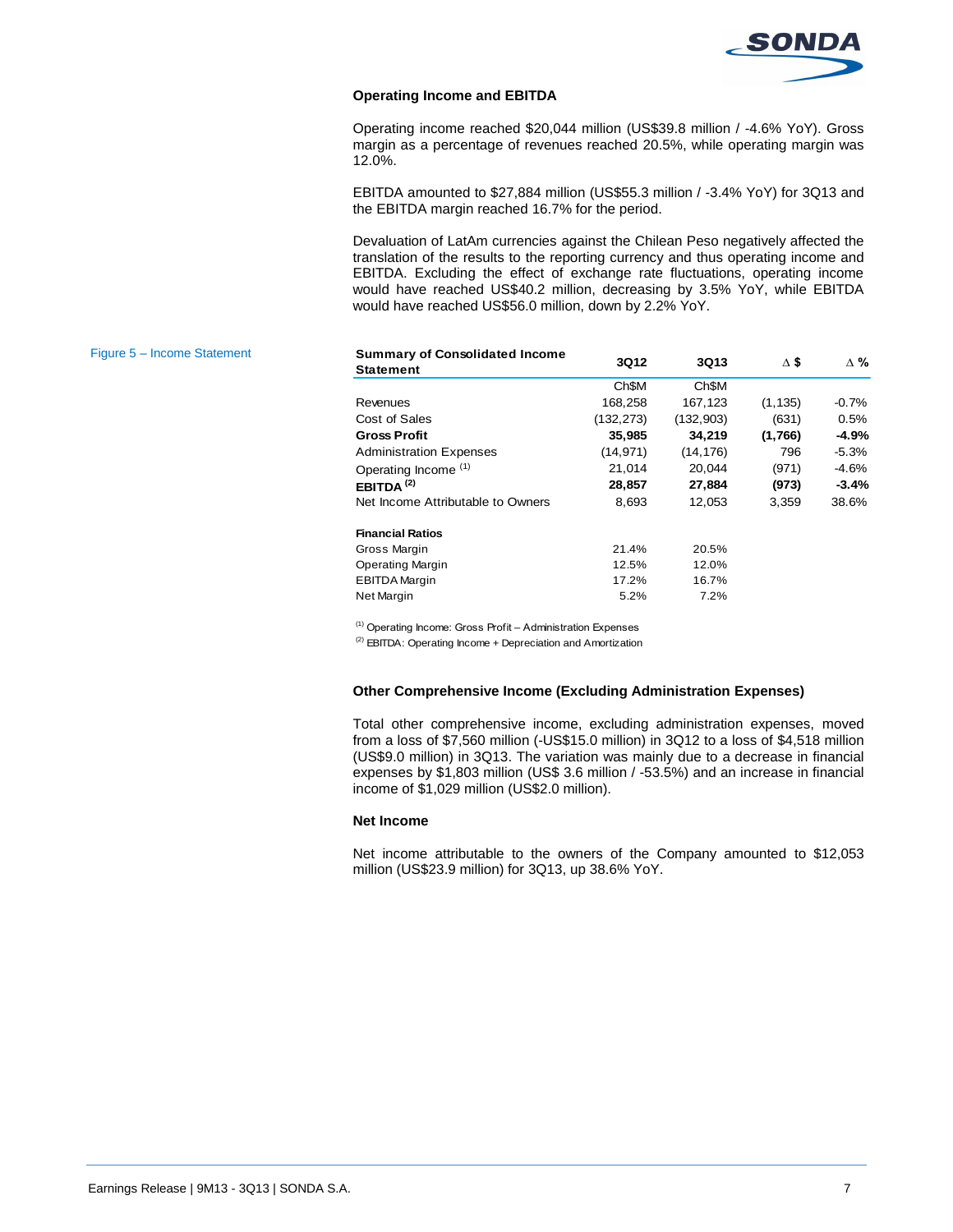

# **III. Regional Results for the first nine months of 2013 (9M13) and the third quarter of 2013 (3Q13)**

#### **Chile**

Main changes in Chile between 9M12 and 9M13 are described below:

- Revenues of \$218,641 million (US\$433.6 million) decreased by 1.8% YoY as a result of extraordinary effects in outsourcing projects during 9M12, which did not occur in 9M13.
- Operating income reached \$34,795 million (US\$69.0 million / +1.2% YoY) and EBITDA totaling \$43,588 million (US\$86.5 million / -6.3% YoY)
- Operating margin reached 15.9%, 50bp over the same period of 2012.

| <b>Summary of Results Chile</b> | Sep-12     | Sep-13            | Δ\$      | $\Delta \%$ |
|---------------------------------|------------|-------------------|----------|-------------|
|                                 | Ch\$M      | Ch <sub>\$M</sub> |          |             |
| Revenues                        | 222,629    | 218,641           | (3,989)  | $-1.8%$     |
| Platforms                       | 107,285    | 108,838           | 1,553    | 1.4%        |
| <b>IT Services</b>              | 105,808    | 100,434           | (5, 374) | $-5.1%$     |
| Applications                    | 9,537      | 9.369             | (167)    | $-1.8%$     |
| Cost of Sales                   | (168, 323) | (163, 891)        | 4.432    | $-2.6%$     |
| <b>Gross Profit</b>             | 54,306     | 54,750            | 444      | 0.8%        |
| <b>Administration Expenses</b>  | (19, 923)  | (19, 955)         | (31)     | 0.2%        |
| Operating Income <sup>(1)</sup> | 34.382     | 34,795            | 413      | 1.2%        |
| EBITDA $(2)$                    | 46,533     | 43,588            | (2,945)  | $-6.3%$     |
| <b>Operating Margin</b>         | 15.4%      | 15.9%             |          |             |
| <b>EBITDA Margin</b>            | 20.9%      | 19.9%             |          |             |

Main changes in Chile between 3Q12 and 3Q13 are described below:

- \$73,337 million (US\$145.5 million / +1.2% YoY) in revenues for 3Q13. The increase was driven by: Platforms (+3.4% YoY) and IT Services (+0.6% YoY), partially offset by Applications (-16.2%)
- Operating income of \$10,823 million (US\$21.5 million), increasing 5.7% YoY, due to higher gross margin (+5.6% YoY)
- EBITDA totaled \$13,793 million (US\$27.4 million), down by 3.6%, and EBITDA margin falling to 18.8%, compared with 19.7% in 3Q12.

| <b>Summary of Results Chile</b> | 3Q12              | <b>3Q13</b>       | Δ\$   | $\Delta$ % |
|---------------------------------|-------------------|-------------------|-------|------------|
|                                 | Ch <sub>\$M</sub> | Ch <sub>\$M</sub> |       |            |
| Revenues                        | 72,497            | 73,337            | 840   | 1.2%       |
| Platforms                       | 35.180            | 36.369            | 1.189 | 3.4%       |
| <b>IT Services</b>              | 33.828            | 34.046            | 218   | 0.6%       |
| Applications                    | 3,489             | 2,922             | (567) | $-16.2%$   |
| Cost of Sales                   | (55,564)          | (55, 452)         | 112   | $-0.2%$    |
| <b>Gross Profit</b>             | 16,933            | 17,885            | 952   | 5.6%       |
| <b>Administration Expenses</b>  | (6,691)           | (7,062)           | (371) | 5.5%       |
| Operating Income <sup>(1)</sup> | 10.242            | 10,823            | 581   | 5.7%       |
| EBITDA $(2)$                    | 14,306            | 13.793            | (513) | $-3.6%$    |
| <b>Operating Margin</b>         | 14.1%             | 14.8%             |       |            |
| <b>EBITDA Margin</b>            | 19.7%             | 18.8%             |       |            |

 $(1)$  Operating Income: Gross Profit – Administration Expenses

(2) EBITDA: Operating Income + Depreciation and Amortization

Figure 6 – Business in Chile 9M12 – 9M13

Figure 7 – Business in Chile 3Q12 – 3Q13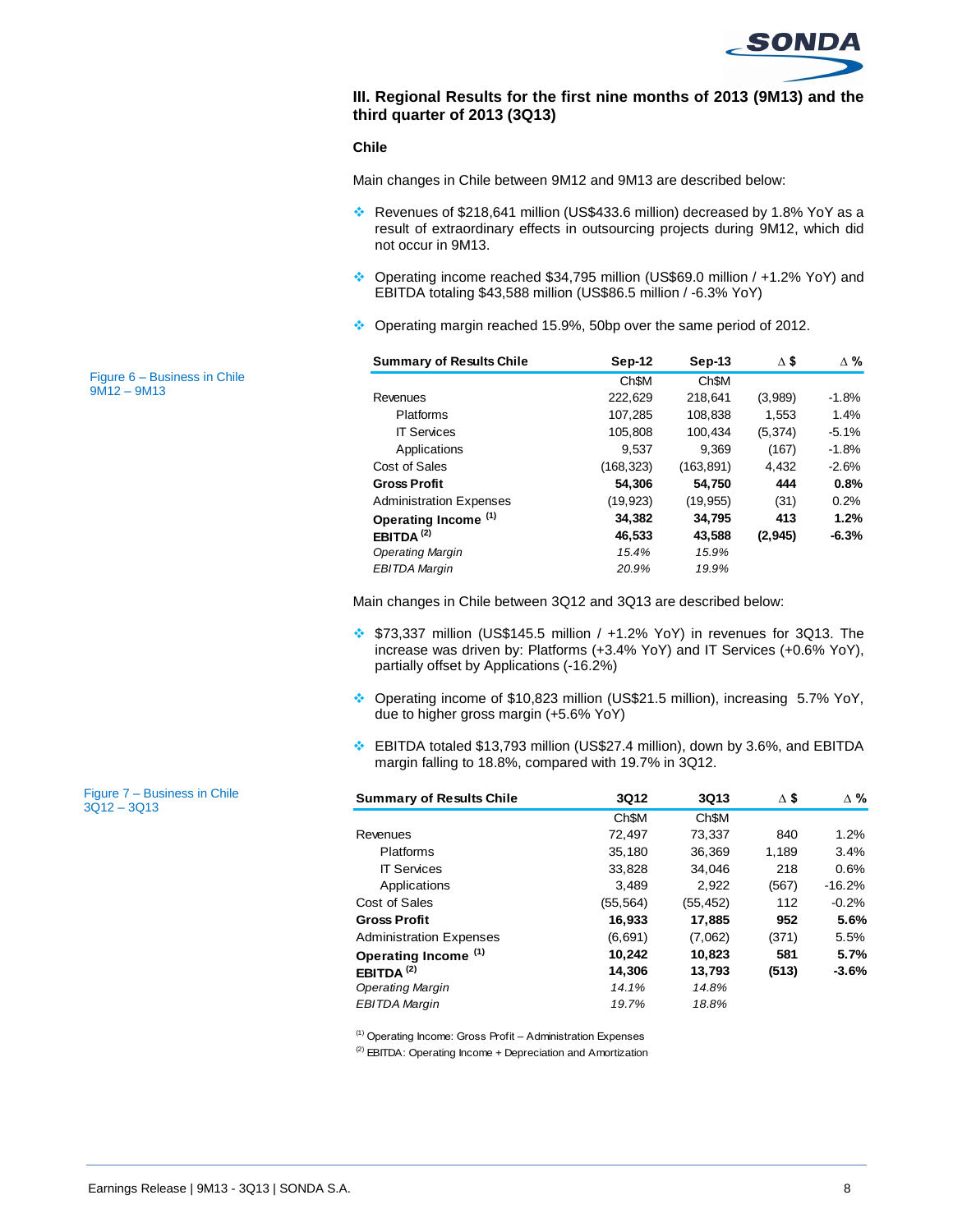

# **Brazil**

Main changes in Brazil between 9M12 and 9M13 are described below:

- Revenues totaling \$162,261 million (US\$321.8 million), down 4.4% YoY mainly due to the translation effects. Without this, revenues in Brazil would have grown by 5.9%. IT Services revenues decreased by 5.2% YoY, which without the translation effects would have grown by 5.2%.
- Operating income reached \$13,987 million (US\$27.7 million / -21.8% YoY), and EBITDA totaled \$20,056 million (US\$39.8 million / -8.6%). Without translation effects, operating income would have decreased by 14.1% YoY, and EBITDA would have increased of 0.7%.
- The operating margin and EBITDA margin were 8.6% and 12.4% respectively.

| <b>Summary of Results Brazil</b> | Sep-12            | $Sep-13$          | Δ\$      | $\Delta$ % |
|----------------------------------|-------------------|-------------------|----------|------------|
|                                  | Ch <sub>\$M</sub> | Ch <sub>\$M</sub> |          |            |
| Revenues                         | 169,729           | 162,261           | (7, 468) | $-4.4%$    |
| <b>Platforms</b>                 | 37,138            | 36,891            | (246)    | $-0.7%$    |
| <b>IT Services</b>               | 105,590           | 100,122           | (5, 468) | $-5.2%$    |
| Applications                     | 27,002            | 25,248            | (1,754)  | $-6.5%$    |
| Cost of Sales                    | (137, 758)        | (135, 298)        | 2.460    | $-1.8%$    |
| <b>Gross Profit</b>              | 31,971            | 26.964            | (5,008)  | $-15.7%$   |
| <b>Administration Expenses</b>   | (14, 075)         | (12, 977)         | 1,098    | $-7.8%$    |
| Operating Income (1)             | 17,897            | 13.987            | (3,910)  | $-21.8%$   |
| EBITDA $(2)$                     | 21,938            | 20,056            | (1,882)  | -8.6%      |
| <b>Operating Margin</b>          | 10.5%             | 8.6%              |          |            |
| <b>EBITDA Margin</b>             | 12.9%             | 12.4%             |          |            |

Main changes in Brazil between 3Q12 and 3Q13 are described below:

- Revenues reached \$54,100 million (US\$107.3 million), decreasing 11.5% YoY. IT Services business went down by 13.9%, Applications business fell by 19.9% and Platforms business also decreased by 0.5% YoY. Without the translation effects, revenues in Brazil would have decreased by 4.9%.
- Operating income and EBITDA reached \$4,827 million (US\$9.6 million) and \$6,739 million (US\$13.4 million), decreasing by 36.3% and 23.8% YoY, respectively. Without translation effects, EBITDA in Brazil would have decreased by 18.4%.
- $\div$  Operating margin decreased from 12.4% in 3Q12 to 8.9% in 3Q13, while the EBITDA margin also decreased from 14.5% in 3Q12 to 12.5% in 3Q13.

| <b>Summary of Results Brazil</b> | 3Q12              | 3Q13              | $\Delta$ \$ | Δ%       |
|----------------------------------|-------------------|-------------------|-------------|----------|
|                                  | Ch <sub>\$M</sub> | Ch <sub>\$M</sub> |             |          |
| Revenues                         | 61,115            | 54.100            | (7,014)     | $-11.5%$ |
| <b>Platforms</b>                 | 15,562            | 15,484            | (77)        | $-0.5%$  |
| <b>IT Services</b>               | 35,542            | 30,596            | (4,946)     | $-13.9%$ |
| Applications                     | 10,010            | 8,020             | (1,991)     | $-19.9%$ |
| Cost of Sales                    | (48, 895)         | (45, 446)         | 3,449       | $-7.1%$  |
| <b>Gross Profit</b>              | 12,220            | 8,654             | (3, 565)    | $-29.2%$ |
| <b>Administration Expenses</b>   | (4,644)           | (3,827)           | 816         | $-17.6%$ |
| Operating Income <sup>(1)</sup>  | 7,576             | 4,827             | (2,749)     | $-36.3%$ |
| EBITDA $(2)$                     | 8,848             | 6,739             | (2, 110)    | $-23.8%$ |
| <b>Operating Margin</b>          | 12.4%             | 8.9%              |             |          |
| <b>EBITDA Margin</b>             | 14.5%             | 12.5%             |             |          |

(1) Operating Income: Gross Profit – Administration Expenses

<sup>(2)</sup> EBITDA: Operating Income + Depreciation and Amortization

Figure 8 – Business in Brazil 9M12 – 9M13

> Figure 9 – Business in Brazil 3Q12 – 3Q13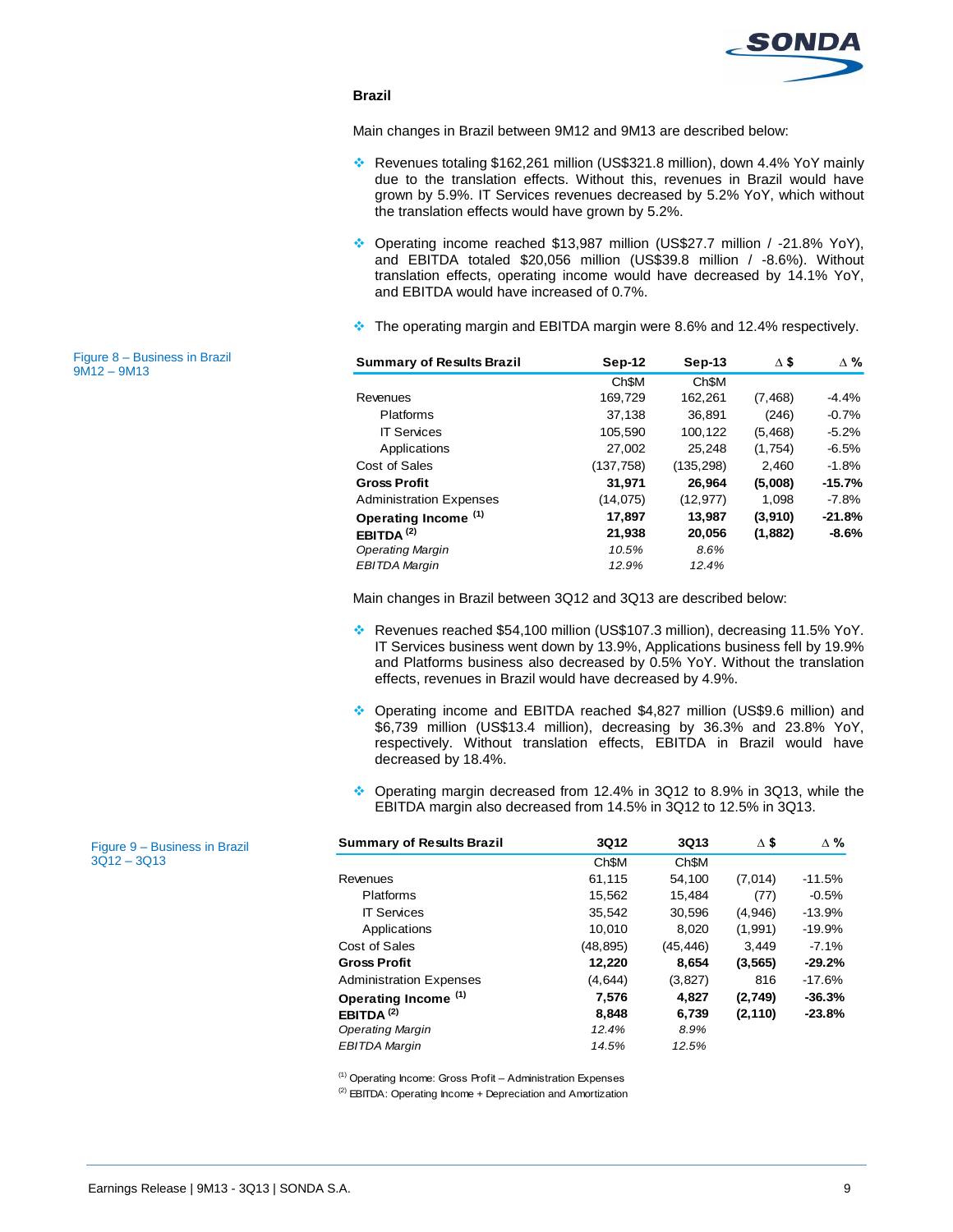

# **Mexico**

Main changes in Mexico between 9M12 and 9M13 are described below:

- Revenues rose by 6.3%, totaling \$45,709 million (US\$90.7 million), as a result of increased activity in the IT Services business (+9.5% YoY) as a consequence of new projects carried out during 9M13.
- Operating income of \$5,903 million (US\$11.7 million / +4.7% YoY) and \$7,434 million (US\$14.7 million / +5.1% YoY) in EBITDA
- ◆ Operating margin and EBITDA margin reached 12.9% and 16.3% respectively, maintaining similar levels in comparison with the same period of the last year.

| $Sep-12$          | $Sep-13$          | Δ\$     | Δ%       |
|-------------------|-------------------|---------|----------|
| Ch <sub>\$M</sub> | Ch <sub>\$M</sub> |         |          |
| 42,993            | 45,709            | 2.716   | 6.3%     |
| 19.706            | 20.279            | 573     | 2.9%     |
| 23,016            | 25.193            | 2.177   | 9.5%     |
| 271               | 237               | (34)    | $-12.5%$ |
| (32, 674)         | (35, 271)         | (2,597) | 7.9%     |
| 10,319            | 10,438            | 119     | 1.2%     |
| (4,684)           | (4,536)           | 148     | $-3.2%$  |
| 5,635             | 5,903             | 267     | 4.7%     |
| 7.071             | 7,434             | 363     | 5.1%     |
| 13.1%             | 12.9%             |         |          |
| 16.4%             | 16.3%             |         |          |
|                   |                   |         |          |

Main changes in Mexico between 3Q12 and 3Q13 are described below:

- Revenues for \$17,764 million (US\$35.2 million), a 18.4% YoY increase, as a result of greater activity in the platform business line (+33.3% YoY)
- Operating income, amounted to \$2,120 million (US\$4.2 million), 0.5% down compared to 3Q12, and EBITDA grew by 2.7% YoY, reaching \$2,681 million (US\$5.3 million)
- Operating margin was 11.9%, while EBITDA margin reached 15.1%.

| <b>Summary of Results Mexico</b> | 3Q12      | 3Q13              | Δ\$     | $\Delta$ % |
|----------------------------------|-----------|-------------------|---------|------------|
|                                  | Ch\$M     | Ch <sub>\$M</sub> |         |            |
| Revenues                         | 15,006    | 17,764            | 2,758   | 18.4%      |
| Platforms                        | 7,226     | 9,635             | 2,409   | 33.3%      |
| <b>IT Services</b>               | 7,792     | 8.148             | 356     | 4.6%       |
| Applications                     | (11)      | (19)              | (7)     | 65.5%      |
| Cost of Sales                    | (11, 397) | (14, 408)         | (3,012) | 26.4%      |
| <b>Gross Profit</b>              | 3,610     | 3,356             | (254)   | $-7.0\%$   |
| <b>Administration Expenses</b>   | (1,480)   | (1,236)           | 244     | $-16.5%$   |
| Operating Income <sup>(1)</sup>  | 2,130     | 2,120             | (10)    | $-0.5%$    |
| EBITDA $(2)$                     | 2,612     | 2.681             | 69      | 2.7%       |
| <b>Operating Margin</b>          | 14.2%     | 11.9%             |         |            |
| <b>EBITDA Margin</b>             | 17.4%     | 15.1%             |         |            |

(1) Operating Income: Gross Profit – Administration Expenses

(2) EBITDA: Operating Income + Depreciation and Amortization

Figure 10: Business in Mexico 9M12 – 9M13

Figure 11: Business in México

 $3012 - 3013$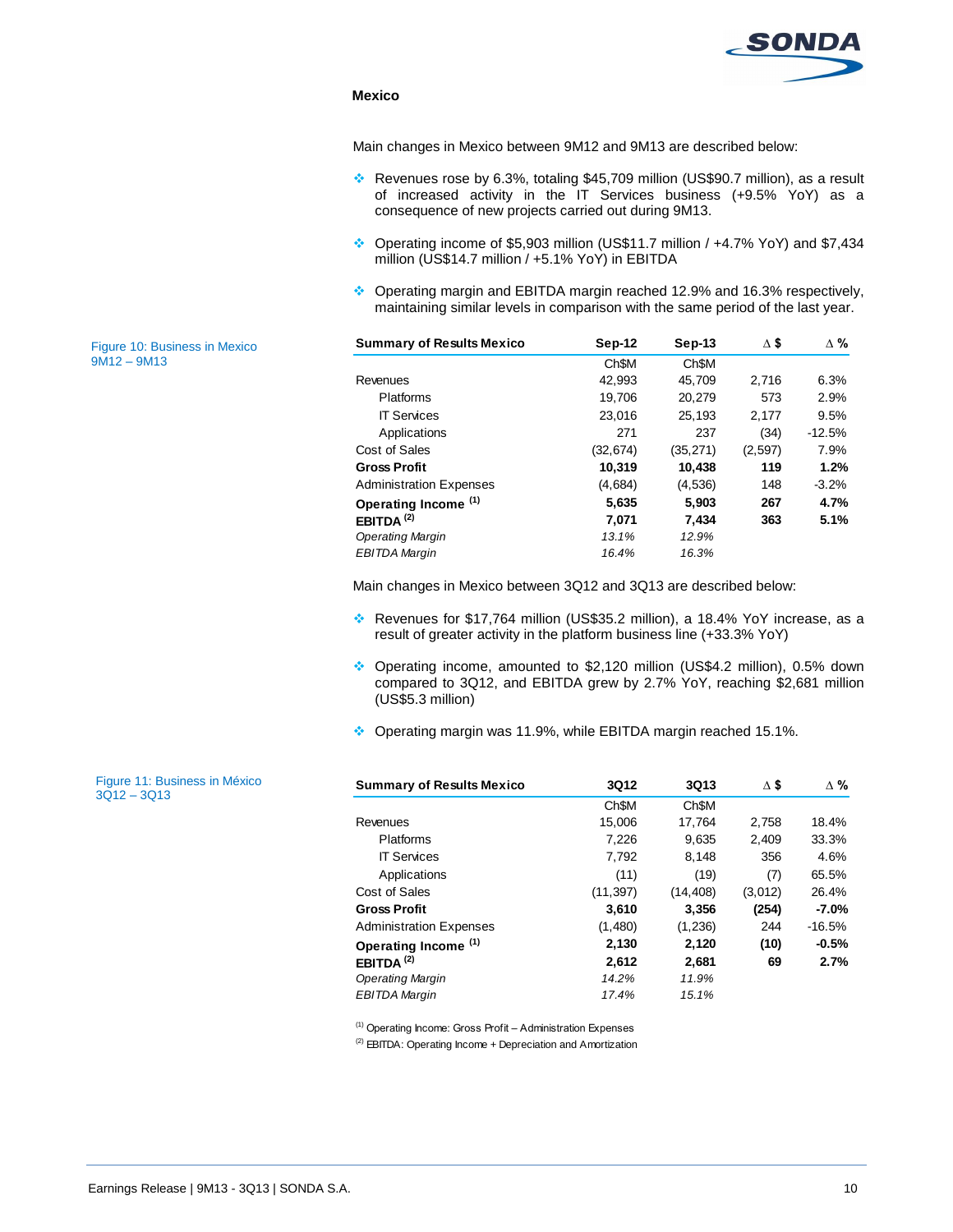

#### **OPLA (Other countries in Latin America)**

Main changes in OPLA (which includes Argentina, Colombia, Costa Rica, Ecuador, Peru, Panama and Uruguay) between 9M12 and 9M13 are described below:

- \* Revenues increased by 3.6%, reaching \$64,306 million (US\$127.5 million). Without translation effects, revenues would have grown by 9.4%. Higher revenues in IT Services (+37.2% YoY), mostly explained by new contracts in Colombia, Argentina, Peru and Uruguay, plus the Metrobus'-project in Panama which started up in Feb-12.
- Operating income and EBITDA grew to \$6,361 million (US\$12.6 million) and \$12,376 million (US\$24.5 million), improving 127.1% YoY and 52.9% YoY, respectively
- ◆ Operating margin was 9.9% and EBITDA margin reached 19.2%, 540bp and 620bp up, respectively, compared to the same period of 2012.

| <b>Summary of Results OPLA</b>  | Sep-12    | $Sep-13$  | Δ\$     | $\Delta$ % |  |
|---------------------------------|-----------|-----------|---------|------------|--|
|                                 | Ch\$M     | Ch\$M     |         |            |  |
| Revenues                        | 62.070    | 64,306    | 2,236   | 3.6%       |  |
| <b>Platforms</b>                | 25,957    | 16,893    | (9,063) | $-34.9%$   |  |
| <b>IT Services</b>              | 31,296    | 42,926    | 11,630  | 37.2%      |  |
| Applications                    | 4.817     | 4.487     | (331)   | $-6.9%$    |  |
| Cost of Sales                   | (52, 837) | (51, 820) | 1,016   | $-1.9%$    |  |
| <b>Gross Profit</b>             | 9,233     | 12,486    | 3,252   | 35.2%      |  |
| <b>Administration Expenses</b>  | (6, 432)  | (6, 125)  | 308     | $-4.8%$    |  |
| Operating Income <sup>(1)</sup> | 2,801     | 6,361     | 3,560   | 127.1%     |  |
| EBITDA $(2)$                    | 8,092     | 12,376    | 4,285   | 52.9%      |  |
| <b>Operating Margin</b>         | 4.5%      | 9.9%      |         |            |  |
| <b>EBITDA Margin</b>            | 13.0%     | 19.2%     |         |            |  |

Main changes in OPLA between 3Q12 and 3Q13 are described below:

- 11.6% increase in revenues, to \$21,922 million (US\$43.5 million), explained by higher revenues in the IT Services business for \$4,744 million (US\$9.4 million / 42.9%), partially offset by Platforms revenues decrease of \$2,212 million (US\$4.4 million / -31.2%)
- Operating income of \$2,274 million (US\$4.5 million / +113.3% YoY) and EBITDA of \$4,671 million (US\$9.3 million / +51.1% YoY).
- Operating margin totaled 10.4%, while EBITDA margin reached 21.3%, improving by 560bp.

| <b>Summary of Results OPLA</b>  | 3Q12              | 3Q13              | Δ\$      | $\Delta \%$ |
|---------------------------------|-------------------|-------------------|----------|-------------|
|                                 | Ch <sub>\$M</sub> | Ch <sub>\$M</sub> |          |             |
| Revenues                        | 19,640            | 21,922            | 2,281    | 11.6%       |
| <b>Platforms</b>                | 7.091             | 4,880             | (2, 212) | $-31.2%$    |
| <b>IT Services</b>              | 11.062            | 15.806            | 4.744    | 42.9%       |
| Applications                    | 1,487             | 1.236             | (251)    | $-16.9%$    |
| Cost of Sales                   | (16, 417)         | (17, 597)         | (1, 180) | 7.2%        |
| <b>Gross Profit</b>             | 3,223             | 4.324             | 1.101    | 34.2%       |
| <b>Administration Expenses</b>  | (2, 157)          | (2,050)           | 107      | $-4.9%$     |
| Operating Income <sup>(1)</sup> | 1.066             | 2.274             | 1.208    | 113.3%      |
| EBITDA $(2)$                    | 3.091             | 4.671             | 1,580    | 51.1%       |
| <b>Operating Margin</b>         | 5.4%              | 10.4%             |          |             |
| <b>EBITDA Margin</b>            | 15.7%             | 21.3%             |          |             |

(1) Operating Income: Gross Profit – Administration Expenses

 $(2)$  EBITDA: Operating Income + Depreciation and Amortization

Figure 12: Business in OPLA 9M12 – 9M13

Figure 13: Business in OPLA 3Q12 – 3Q13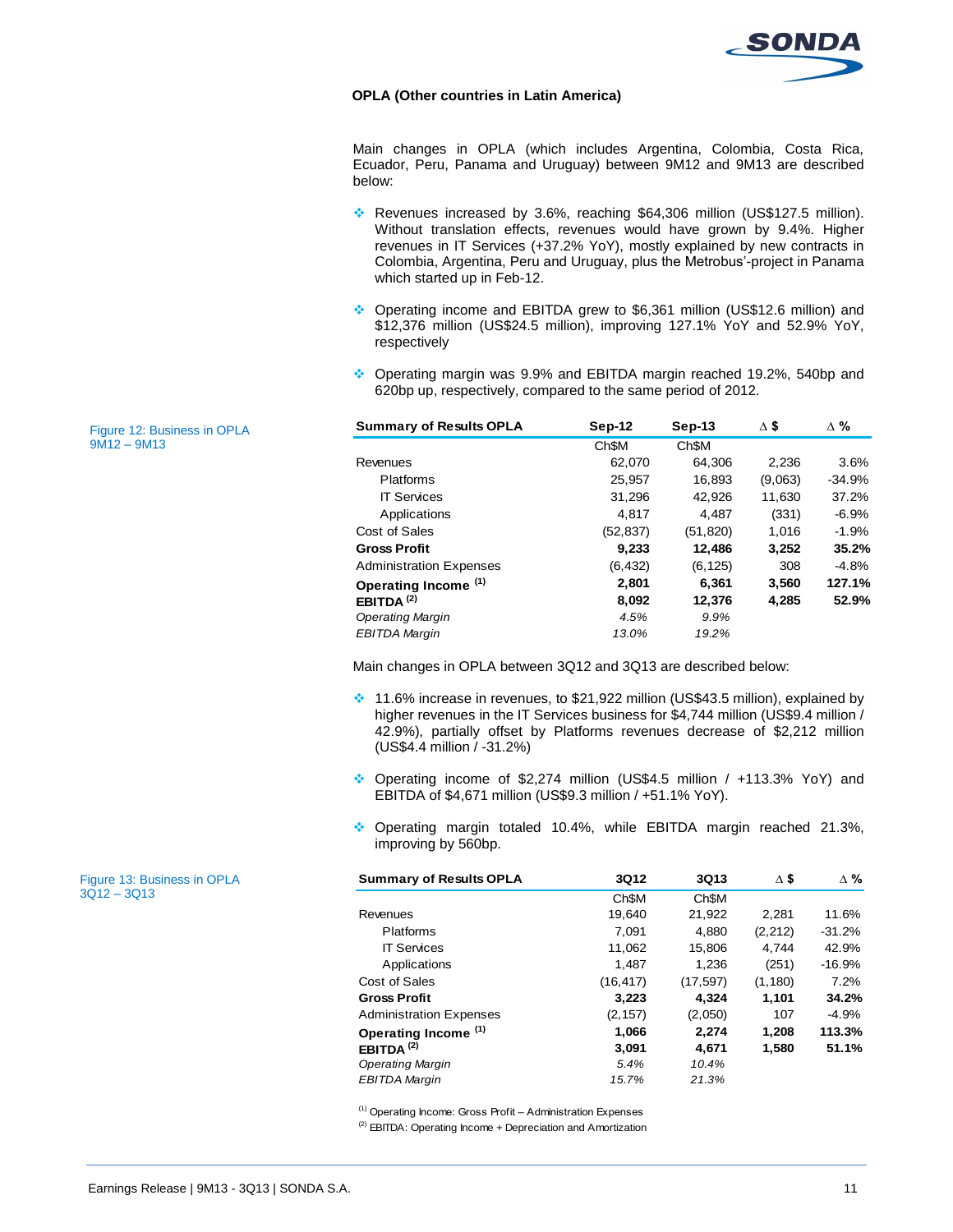

# Figure N°14: Regional Summary

| <b>Regional Summary</b>         | <b>Sep-12</b> | <b>Sep-13</b> | $\Delta$ \$ | $\Delta$ % | 3Q12      | 3Q13      | $\Delta$ \$ | $\Delta$ % |
|---------------------------------|---------------|---------------|-------------|------------|-----------|-----------|-------------|------------|
|                                 | Ch\$M         | Ch\$M         |             |            | Ch\$M     | Ch\$M     |             |            |
| <b>Chile</b>                    |               |               |             |            |           |           |             |            |
| Revenues                        | 222,629       | 218,641       | (3,989)     | $-1.8%$    | 72,497    | 73,337    | 840         | 1.2%       |
| Platforms                       | 107,285       | 108,838       | 1,553       | 1.4%       | 35,180    | 36,369    | 1,189       | 3.4%       |
| <b>IT Services</b>              | 105,808       | 100,434       | (5, 374)    | $-5.1%$    | 33,828    | 34,046    | 218         | 0.6%       |
| Applications                    | 9,537         | 9,369         | (167)       | $-1.8%$    | 3,489     | 2,922     | (567)       | $-16.2%$   |
| Cost of Sales                   | (168, 323)    | (163, 891)    | 4,432       | $-2.6%$    | (55, 564) | (55, 452) | 112         | $-0.2%$    |
| <b>Gross Profit</b>             | 54,306        | 54,750        | 444         | 0.8%       | 16,933    | 17,885    | 952         | 5.6%       |
| <b>Administration Expenses</b>  | (19, 923)     | (19, 955)     | (31)        | 0.2%       | (6,691)   | (7,062)   | (371)       | 5.5%       |
| Operating Income <sup>(1)</sup> | 34,382        | 34,795        | 413         | 1.2%       | 10,242    | 10,823    | 581         | 5.7%       |
| EBITDA <sup>(2)</sup>           | 46,533        | 43,588        | (2, 945)    | $-6.3%$    | 14,306    | 13,793    | (513)       | $-3.6%$    |
| <b>Operating Margin</b>         | 15.4%         | 15.9%         |             |            | 14.1%     | 14.8%     |             |            |
| <b>EBITDA Margin</b>            | 20.9%         | 19.9%         |             |            | 19.7%     | 18.8%     |             |            |
| <b>Brazil</b>                   |               |               |             |            |           |           |             |            |
| Revenues                        | 169,729       | 162,261       | (7, 468)    | $-4.4%$    | 61,115    | 54,100    | (7,014)     | $-11.5%$   |
| Platforms                       | 37,138        | 36,891        | (246)       | $-0.7%$    | 15,562    | 15,484    | (77)        | $-0.5%$    |
| <b>IT Services</b>              | 105,590       | 100,122       | (5, 468)    | $-5.2%$    | 35,542    | 30,596    | (4,946)     | $-13.9%$   |
| Applications                    | 27,002        | 25,248        | (1,754)     | $-6.5%$    | 10,010    | 8,020     | (1,991)     | $-19.9%$   |
| Cost of Sales                   | (137, 758)    | (135, 298)    | 2,460       | $-1.8%$    | (48, 895) | (45, 446) | 3,449       | $-7.1%$    |
| <b>Gross Profit</b>             | 31,971        | 26,964        | (5,008)     | $-15.7%$   | 12,220    | 8,654     | (3, 565)    | $-29.2%$   |
| <b>Administration Expenses</b>  | (14, 075)     | (12, 977)     | 1,098       | $-7.8%$    | (4,644)   | (3,827)   | 816         | $-17.6%$   |
| Operating Income (1)            | 17,897        | 13,987        | (3,910)     | $-21.8%$   | 7,576     | 4,827     | (2,749)     | $-36.3%$   |
| EBITDA $(2)$                    | 21,938        | 20,056        | (1,882)     | $-8.6%$    | 8,848     | 6,739     | (2, 110)    | $-23.8%$   |
| <b>Operating Margin</b>         | 10.5%         | 8.6%          |             |            | 12.4%     | 8.9%      |             |            |
| EBITDA Margin                   | 12.9%         | 12.4%         |             |            | 14.5%     | 12.5%     |             |            |
| <b>Mexico</b>                   |               |               |             |            |           |           |             |            |
| Revenues                        | 42,993        | 45,709        | 2,716       | 6.3%       | 15,006    | 17,764    | 2,758       | 18.4%      |
| Platforms                       | 19,706        | 20,279        | 573         | 2.9%       | 7,226     | 9,635     | 2,409       | 33.3%      |
| <b>IT Services</b>              | 23,016        | 25,193        | 2,177       | 9.5%       | 7,792     | 8,148     | 356         | 4.6%       |
| Applications                    | 271           | 237           | (34)        | $-12.5%$   | (11)      | (19)      | (7)         | 65.5%      |
| Cost of Sales                   | (32, 674)     | (35, 271)     | (2, 597)    | 7.9%       | (11, 397) | (14, 408) | (3,012)     | 26.4%      |
| <b>Gross Profit</b>             | 10,319        | 10,438        | 119         | 1.2%       | 3,610     | 3,356     | (254)       | $-7.0%$    |
| <b>Administration Expenses</b>  | (4,684)       | (4, 536)      | 148         | $-3.2%$    | (1,480)   | (1,236)   | 244         | $-16.5%$   |
| Operating Income (1)            | 5,635         | 5,903         | 267         | 4.7%       | 2,130     | 2,120     | (10)        | $-0.5%$    |
| EBITDA <sup>(2)</sup>           | 7,071         | 7,434         | 363         | 5.1%       | 2,612     | 2,681     | 69          | 2.7%       |
| <b>Operating Margin</b>         | 13.1%         | 12.9%         |             |            | 14.2%     | 11.9%     |             |            |
| <b>EBITDA Margin</b>            | 16.4%         | 16.3%         |             |            | 17.4%     | 15.1%     |             |            |
| <b>OPLA</b>                     |               |               |             |            |           |           |             |            |
| Revenues                        | 62,070        | 64,306        | 2,236       | 3.6%       | 19,640    | 21,922    | 2,281       | 11.6%      |
| Platforms                       | 25,957        | 16,893        | (9,063)     | $-34.9%$   | 7,091     | 4,880     | (2, 212)    | $-31.2%$   |
| <b>IT Services</b>              | 31,296        | 42,926        | 11,630      | 37.2%      | 11,062    | 15,806    | 4,744       | 42.9%      |
| Applications                    | 4,817         | 4,487         | (331)       | $-6.9%$    | 1,487     | 1,236     | (251)       | $-16.9%$   |
| Cost of Sales                   | (52, 837)     | (51, 820)     | 1,016       | $-1.9%$    | (16, 417) | (17, 597) | (1, 180)    | 7.2%       |
| <b>Gross Profit</b>             | 9,233         | 12,486        | 3,252       | 35.2%      | 3,223     | 4,324     | 1,101       | 34.2%      |
| <b>Administration Expenses</b>  | (6, 432)      | (6, 125)      | 308         | $-4.8%$    | (2, 157)  | (2,050)   | 107         | $-4.9%$    |
| Operating Income (1)            | 2,801         | 6,361         | 3,560       | 127.1%     | 1,066     | 2,274     | 1,208       | 113.3%     |
| EBITDA $(2)$                    | 8,092         | 12,376        | 4,285       | 52.9%      | 3,091     | 4,671     | 1,580       | 51.1%      |
| <b>Operating Margin</b>         | 4.5%          | 9.9%          |             |            | 5.4%      | 10.4%     |             |            |
| <b>EBITDA Margin</b>            | 13.0%         | 19.2%         |             |            | 15.7%     | 21.3%     |             |            |

 $(1)$  Operating Income: Gross Profit – Administration Expenses

(2) EBITDA: Operating Income + Depreciation and Amortization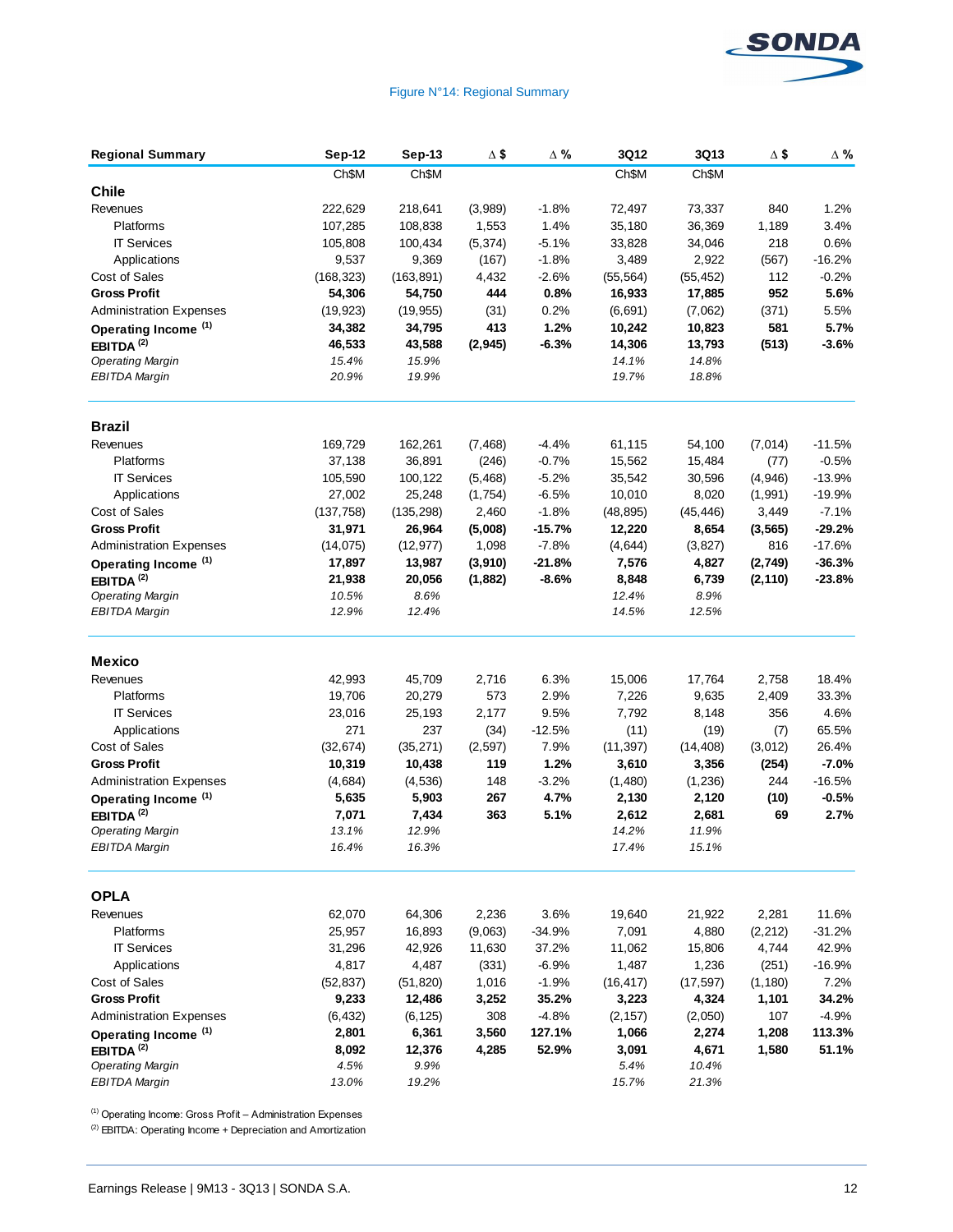

# **IV. Analysis of Consolidated Balance Sheet**

# **Assets**

Total assets amounted to \$742,130 million (US\$1,471.9 million) as of September 30, 2013, with a rise of 7.0% when compared to December 31, 2012. This is mainly explained by:

 Increase of \$101,004 million (US\$200.3 million) in cash and cash equivalents, totaling \$162,314 million (US\$321.9 million), primarily due to the funds collected during the last tranche of the capital increase in January 2013.

Which was partially offset by a:

- Decrease in trade accounts receivable and other receivables of \$22,162 million (US\$44.0 million), totaling \$136,537 million (US\$270.8 million), as a result of Dec-12 seasonality and better collection effectiveness.
- Decrease in other non-current financial assets of \$23,345 million (US\$46.3 million), to \$3,061 million (US\$6.1 million), mainly due to the liquidation of financial investments.

The company continues showing a solid liquidity position as of September 30, 2013, with a current ratio of 2.3x. Working capital was \$212,402 million (US\$421.3 million).

# **Liabilities**

Total liabilities reached \$277,589 million (US\$550.6 million) as of September 30, 2013, reflecting a fall of 5.9% with respect to December 2012, mainly due to a decrease in:

- Other non-current financial liabilities of \$5,326 million (US\$10.6 million), to \$78,488 million (US\$155.7), due to repayments of financial loans.
- \* Non-current trade accounts payable of \$11,788 million (US\$23.4 million), to \$9,317 million (US\$18.5 million), primarily due to payments related to acquisitions in Brazil in 2012.

Debt level remained stable at the end of September 2013, with a 0.6x leverage ratio (total liabilities / equity), a 0.2x financial leverage ratio (financial liabilities / equity) and 16.0 financial expenses coverage ratio (EBITDA / financial expenses).

# **Shareholder's Equity**

Shareholders' equity attributable to the owners of the company, amounted to \$459,595 million (US\$911.5 million) as of September 30, 2013. Main changes compared to December 2012 are the capital increase completed in January, 2013, the results for the period, the dividend accrual and translation effects from foreign subsidiaries.

In terms of annualized profitability, ROE reached 13.9%.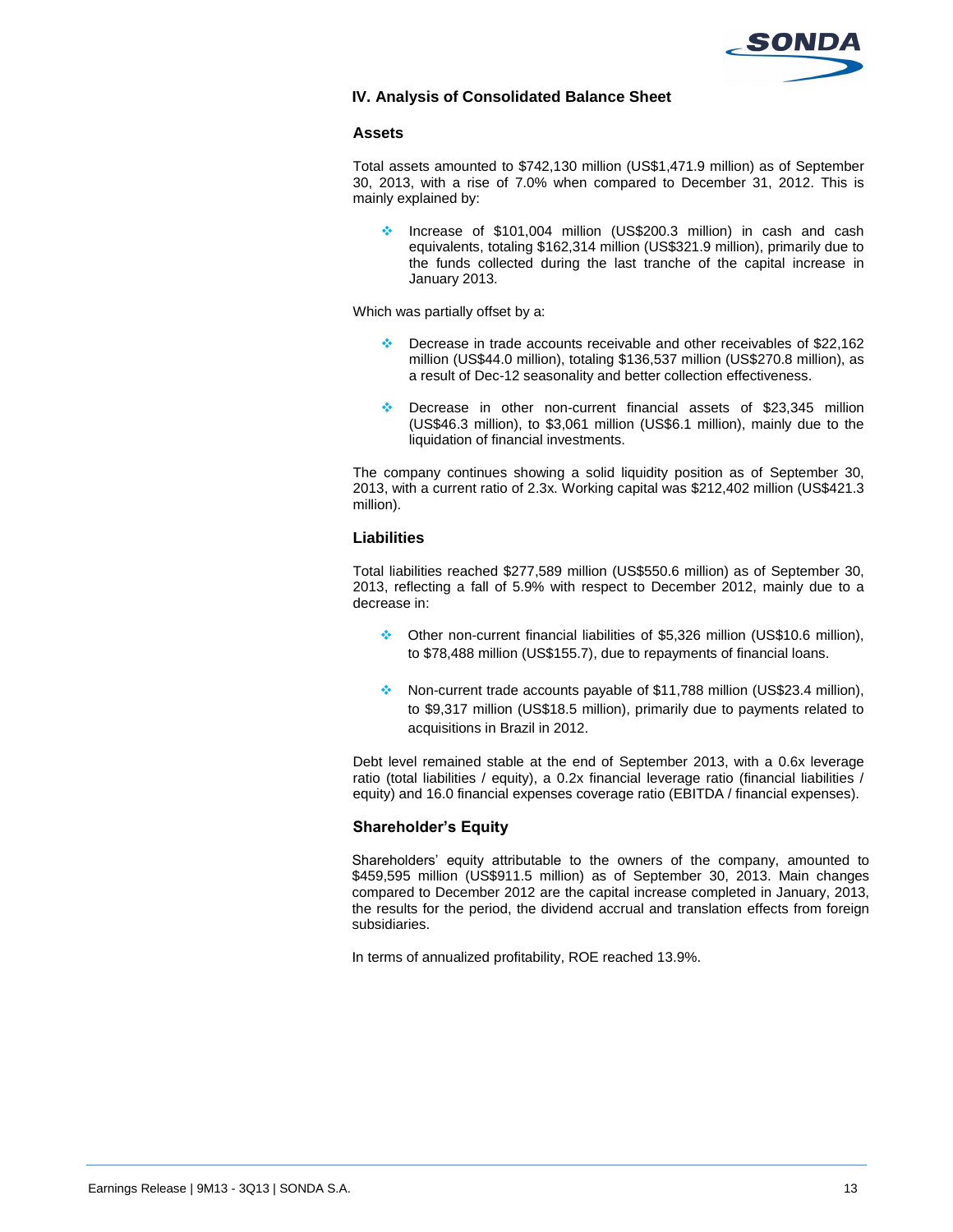

# Figure 15 – Financial Ratios Summary

| <b>Financial Ratios</b>                                                                                                                                                                                                                                                                                                                                                                                                                                 |         | Sep-12 | Sep-13  | Δ               | <b>Dec-12</b>     | Δ               |
|---------------------------------------------------------------------------------------------------------------------------------------------------------------------------------------------------------------------------------------------------------------------------------------------------------------------------------------------------------------------------------------------------------------------------------------------------------|---------|--------|---------|-----------------|-------------------|-----------------|
| Liquidity                                                                                                                                                                                                                                                                                                                                                                                                                                               |         |        |         | Sep-13 / Sep-12 |                   | Sep-13 / Dec-12 |
| <b>Current Ratio</b><br>(Current Assets / Current Liabilities)                                                                                                                                                                                                                                                                                                                                                                                          | (times) | 1.2    | 2.3     | 87.7%           | 1.8               | 25.3%           |
| <b>Quick Ratio</b><br>((Current Assets - Inventories) / Current Liabilities)                                                                                                                                                                                                                                                                                                                                                                            | (times) | 1.1    | 2.1     | 93.4%           | 1.6               | 26.5%           |
| Working Capital<br>(Current Assets - Current Liabilities)                                                                                                                                                                                                                                                                                                                                                                                               | (Ch\$M) | 45,832 | 212,402 |                 | 363.4% 135422.487 | 56.8%           |
| <b>Indebtedness</b>                                                                                                                                                                                                                                                                                                                                                                                                                                     |         |        |         |                 |                   |                 |
| Leverage<br>((Current Liabilities + Non-current Liabilities) / Equity)                                                                                                                                                                                                                                                                                                                                                                                  | (times) | 1.2    | 0.6     | $-50.0%$        | 0.7               | $-19.3%$        |
| Leverage Financial<br>((Other Current Financial Liabilities + Other Non-current Financial Liabilities) /<br>Equity)                                                                                                                                                                                                                                                                                                                                     | (times) | 0.6    | 0.2     | $-66.0%$        | 0.3               | $-17.1%$        |
| <b>Short-Term Debt</b><br>(Current Liabilities / Total Liabilities)                                                                                                                                                                                                                                                                                                                                                                                     | (times) | 0.6    | 0.6     | $-5.4%$         | 0.6               | 6.3%            |
| Long-Term Debt<br>(Non-Current Liabilities / Total Liabilities)                                                                                                                                                                                                                                                                                                                                                                                         | (veces) | 0.4    | 0.4     | 9.7%            | 0.4               | $-8.4%$         |
| Financial-Expenses-Coverage Ratio<br>(EBITDA / Financial Expensess)                                                                                                                                                                                                                                                                                                                                                                                     | (times) | 9.7    | 16.0    | 64.9%           | 10.9              | 46.6%           |
| Financial Debt tu EBITDA Ratio<br>((Current Liabilities + Non-current Liabilities) / EBITDA <sup>1,2</sup> )                                                                                                                                                                                                                                                                                                                                            | (times) | 1.7    | 0.9     | -45.9%          | 0.9               | 1.9%            |
| <b>Net Financial Debt to EBITDA Ratio</b><br>((Current Liabilities + Non-current Liabilities - Cash and Cash Equivalents - Other<br>Current Financial Assets) / EBITDA <sup>1,2</sup> )                                                                                                                                                                                                                                                                 | (times) | 1.3    | (0.6)   | $-142.5%$       | 0.3               | $-266.9%$       |
| <b>Profitability</b>                                                                                                                                                                                                                                                                                                                                                                                                                                    |         |        |         |                 |                   |                 |
| ROE<br>(Net Income attrib.to Ow ners <sup>2</sup> / Equity attrib.to Ow ners <sup>3</sup> )                                                                                                                                                                                                                                                                                                                                                             | ℅       | 14.7%  | 13.9%   | -80 pb          | 13.0%             | 90 pb           |
| <b>ROA</b><br>(Net Income attrib.to Owners <sup>2</sup> / Equity attrib.to Owners <sup>3</sup> )                                                                                                                                                                                                                                                                                                                                                        | %       | 7.2%   | 8.3%    | 110 pb          | 7.2%              | 110 pb          |
| <b>Earnings per Share</b><br>(Net Income attrib.to Ow ners of Comp. / Total Shares <sup>4</sup> )                                                                                                                                                                                                                                                                                                                                                       | (Ch\$)  | 56.7   | 68.0    | 19.8%           | 54.4              | 25.0%           |
| Dividend Yield<br>(Dividends Paid <sup>5</sup> / Closing Market Stock Price)                                                                                                                                                                                                                                                                                                                                                                            | %       | 2.0%   | 2.3%    | 30 pb           | 2.0%              | 30 pb           |
| <sup>1</sup> EBTIDA = Operating Income + Depreciation and Amortization<br><sup>2</sup> Annual Base<br><sup>3</sup> Calculated as an average:<br>- Sep-13: average between Sep-13 y Dec-12<br>- Sep-12: average between Sep-12 y Dec-11<br>- Dec-12: average between Dec-12 y Dec-11<br><sup>4</sup> Numbers of shares considered:<br>$-$ Sep-13 = 871,057,175<br>$-$ Sep-12 = 771,057,175<br>$-$ Dec $-12 = 837,918,566$<br><sup>5</sup> Last 12 months |         |        |         |                 |                   |                 |